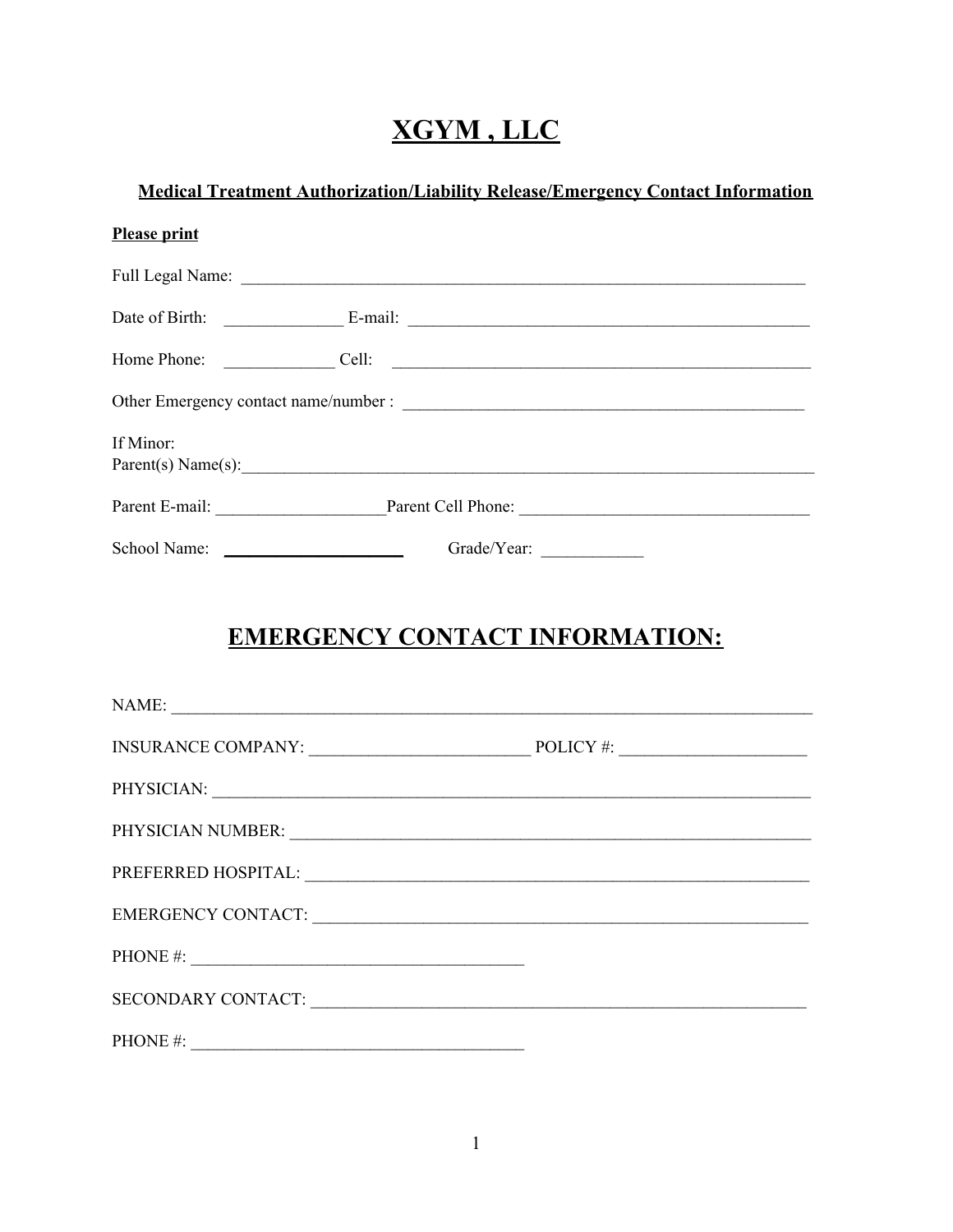## **ASSUMPTION OF RISK, INDEMNITY, AND RELEASE FROM LIABILITY:**

In consideration for access to the equipment, facilities, services, classes, practice sessions, and clinics provided by and/or facilitated by XGym, LLC, its mangers, members, volunteers, agents, assistants, employees, coaches, staff members, independent contractors, premises owners and/or facility owners (collectively "XGym"):

- 1. I acknowledge the existence of risks in connection with my use of the equipment, facilities, services, classes, practice sessions, and clinics provided by XGym. My participation in spirit line team practice sessions, exercise activities, classes, clinics and other XGym activities is purely voluntary, and I elect to participate with full knowledge of the risks of injury or illness. I accept full responsibility for any injuries or illness that I may sustain in the course of such activities, whether foreseen or unforeseen.
- 2. I declare that I am in good health and physical condition, and that I am physically and mentally able to participate in the activities listed above. I acknowledge the existence of certain rules and procedures concerning my participation in clinics and the use of equipment, facilities and premises, and I agree to abide by those rules and procedures. I agree to inspect the equipment and facilities prior to participating, and to report any unsafe conditions to XGym. I agree that if at any time I believe the conditions of the equipment or facilities to be unsafe, I will immediately discontinue use of such equipment or facilities and notify XGym. If I am injured, I authorize XGym to obtain or provide emergency medical treatment, if necessary, and I will be responsible for the costs of such treatment.
- 3. To the extent permitted by law, I hereby agree to release, waive, forever discharge, hold harmless, and covenant not to sue XGym and/or Xavier College Preparatory from any and all claims, costs, liabilities, demands, expenses, losses or damages on my account arising from, caused and/or alleged to be caused, in whole or in part, by the negligence of XGym, including negligent rescue operations or emergency medical treatment.
- 4. I understand that XGym is not responsible for personal property that is lost, damaged or stolen while I am at XGym.
- 5. I acknowledge and agree that it is my responsibility to maintain my own accident and health insurance coverage that provides adequate coverage for myself and that XGym does not provide accident or health insurance for those participating in its activities.

I HAVE READ THIS AGREEMENT, FULLY UNDERSTAND ITS TERMS, UNDERSTAND THAT I HAVE GIVEN UP SUBSTANTIAL RIGHTS BY SIGNING IT AND HAVE SIGNED IT FREELY AND WITHOUT INDUCEMENT OR ASSURANCE OF ANY NATURE AND INTEND IT TO BE A COMPLETE AND UNCONDITIONAL RELEASE OF ALL LIABILITY TO THE GREATEST EXTENT ALLOWED BY LAW AND AGREE THAT IF ANY PORTION OF THIS AGREEMENT IS HELD TO BE INVALID THE BALANCE, NOTWITHSTANDING, SHALL CONTINUE IN FULL FORCE AND EFFECT.

| Printed Name of Participant | Witness                                                     |  |
|-----------------------------|-------------------------------------------------------------|--|
| Participant's Signature     | Date:                                                       |  |
|                             | <b>CONTINUED ON NEXT PAGE -</b><br>$\overline{\phantom{0}}$ |  |